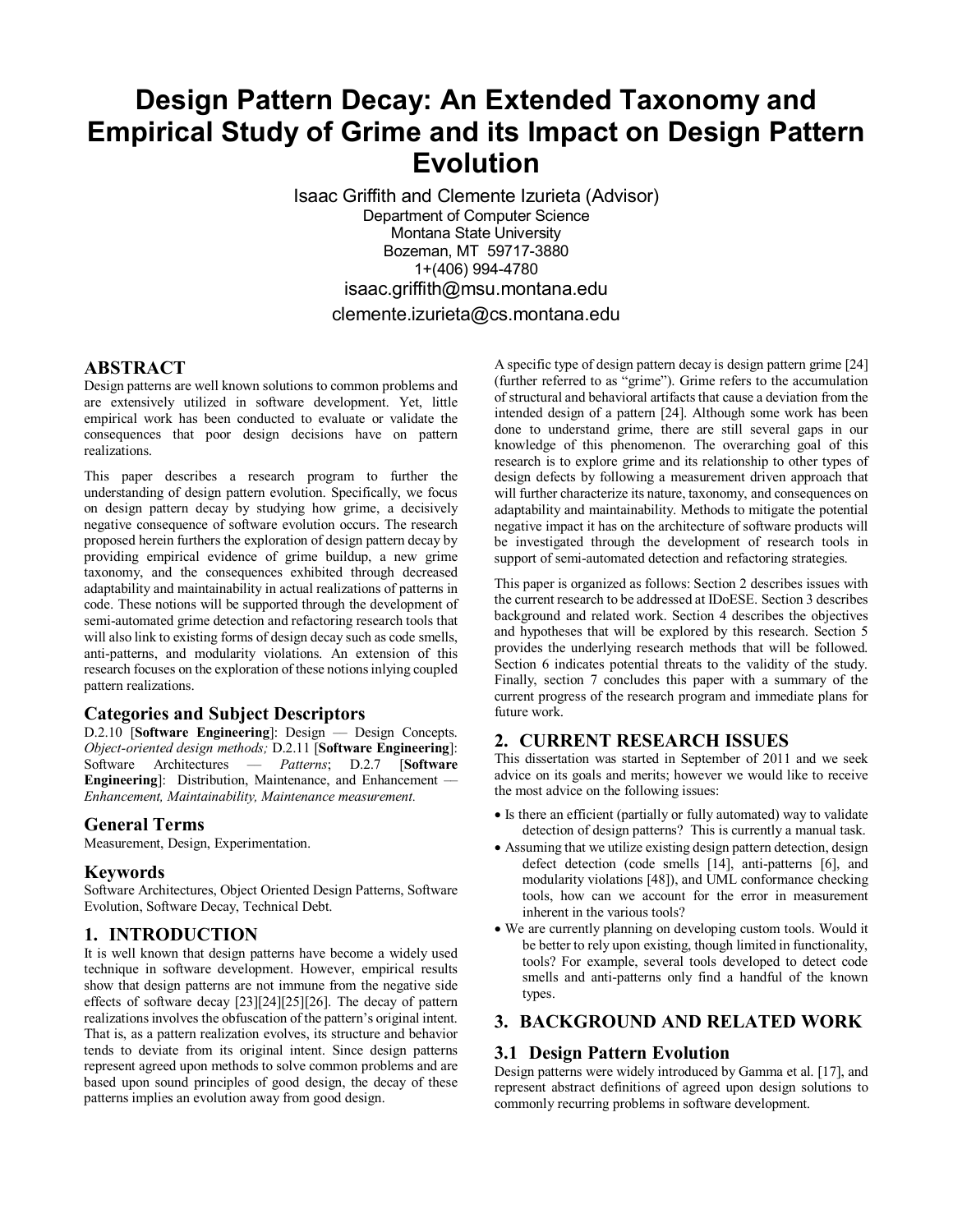Design patterns represent a form of micro-architecture within a software project, and thus, are also subject to evolutionary disharmonies. However, said disharmonies can be more readily studied, but few empirical studies of design pattern evolution and decay exist in the literature.

In order to study design pattern realizations a means to specify a pattern is necessary. Various design pattern languages have been proposed [15][4][7], and although some are visual and some textual, their intent is similar –a higher level of representational abstraction. Yet, although the representational aspects may be well understood, the specification of realizations that are conformant to their intended design remains a hard problem.

# **3.2 Software Decay and Aging**

*Software decay* is a specific form of software evolution. When a system has evolved such that it becomes "harder to change than it should be" [13], then it is said to have suffered from decay. Another phenomenon, identified by Parnas [39] that complements software decay is *software aging*. It describes how changes in a software system's environment can reduce the overall value of software.

Several studies have been conducted on software decay and aging, as well as on the rejuvenation of software as a means to circumvent the effects of these phenomena [21][22][47][13][38]. Specific types of software decay have been identified, such as the code smell identified by Fowler et al. and the anti-pattern identified by Brown et al. These and other types of software decay and aging recently have fallen under the umbrella of *technical debt* (see section 3.2.2).

## *3.2.1 Design Pattern Decay*

Izurieta and Bieman [24] identified a new type of software decay known as design pattern decay. Design pattern decay has been primarily studied by Izurieta and Bieman [24][25][26], Izurieta and Schanz [42] and Izurieta [23]. Initially, Izurieta [23] identified two distinct categories of design pattern decay: *design pattern grime* and *design pattern rot*. Of these two types, empirical studies have only confirmed the existence of grime. Grime was initially subdivided into three disjoint categories: *class grime*, *modular grime*, and *organizational grime*. This initial taxonomy is depicted in the top portion of Figure. 1.

Seminal work by Izurieta [23] found that pattern realizations tend to accumulate artifacts that obscure the intended use of patterns. Empirical studies further showed that, of the three types of grime, modular grime was the most significant [25]. Based on this, Schanz



**Figure 1. Extended grime taxonomy, which focuses on modular grime.**

and Izurieta [42] further expanded a taxonomy of modular grime by subdividing the original classification into six disjoint types of grime. They conducted a series of empirical studies across open source systems in order to validate the existence of these types of grime. This extended taxonomy (lower portion of Figure 2) was based on properties of class coupling identified by Briand et al. [5]. Modular grime was hierarchically subdivided by the strength, scope, and direction of coupling [42].

Further empirical studies on grime have shown implications in the area of testing [25]. Based on this work Izurieta et al. [28] indicated that the technical debt landscape should include design pattern decay along with other types of design defects, such as code smells, anti-patterns, modularity violations, and certain lower level code issues that affect design patterns.

## *3.2.2 Design Pattern Coupling*

Design pattern coupling was initially studied by McNatt and Bieman [33]. Their goal was to identify how often pattern realization coupling occurs and to investigate the benefits of design pattern coupling. They found that pattern couplings frequently occur, and that typical pattern couplings were of the intersection type (based on use dependencies between pattern realizations).

Bieman and Wang [3] examined the effects of pattern coupling. They found that couplings tend to introduce dependencies which can increase the fault proneness and lower the adaptability of the end product, and that couplings based on association (persistent couplings) are more likely to be change prone and exhibit higher coupling (leading to a reduced modification stability).

# *3.2.3 Technical Debt*

Technical debt is a metaphor originally described by Cunningham [11] as a way of explaining the need to restructure software through a financial metaphor. Technical debt was later mentioned by both Fowler et al. [14] as an argument towards the benefits of refactoring as a means of reducing technical debt. Today, the agile community viewsthe management of known and unknown technical debt items as first class objects that once identified, should be tracked (over their lifetime) as a part of a combined backlog [18]. For a deeper exploration of recent research, we refer the reader to a comprehensive multi-vocal literature review by Tom et al. [46].

# **3.3 Current Research Gaps**

The management of design pattern decay forms an important component, in the management of software aging and technical debt, which warrants further research. The following is a list of research gaps that have been identified in this area:

- x *Grime Taxonomy* Further exploration of organizational and class grime types is necessary. Initial studies into these types of grime have not yielded any significant results, but unlike modular grime, the taxonomy for these types has never been fully developed. Furthermore, the increasing use of modularity frameworks, such as  $OSGi<sup>1</sup>$  $OSGi<sup>1</sup>$  $OSGi<sup>1</sup>$ , [29] indicates that these types of grime will become more prevalent.
- *Pattern Coupling* Patterns are often used in conjunction with other patterns [33][3]*.* The exploration of couplings between patterns, and the effects of these couplings on grime requires further investigation.
- *Quality* The impact of grime on the quality of both software products and pattern realizations has only been subject to limited study [25][23][26]*.*

l

<span id="page-1-0"></span><sup>1</sup> http://www.osgi.org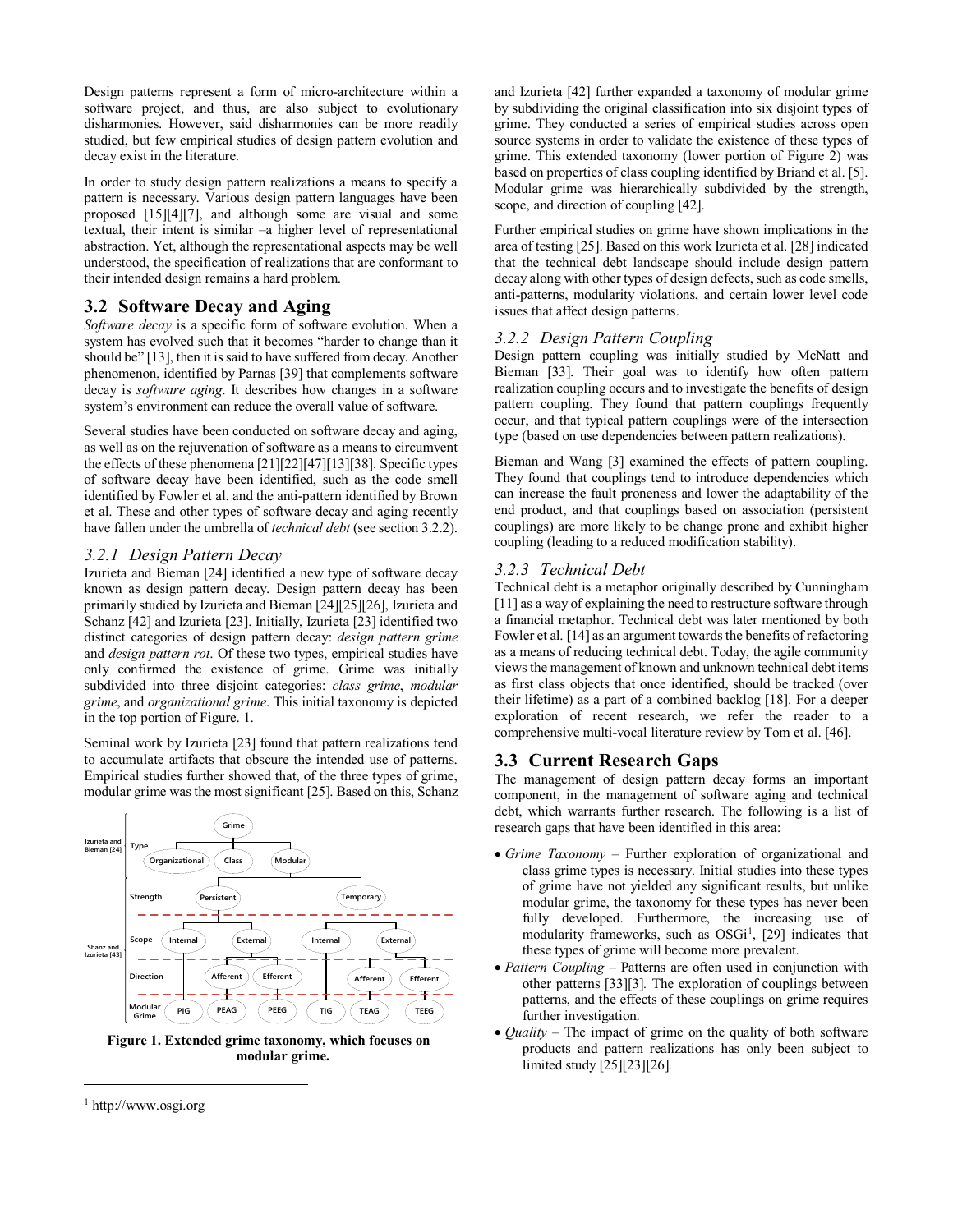- *Technical Debt* Current research has looked into how grime plays a part in the technical debt landscape [49]. The effect of grime on the technical debt value of a software product and pattern realizations has yet to be studied*.*
- *Relationships* The notion that different subtypes of grime can be interrelated or that subtypes of grime and design defects types can be related is another area of study still left untouched.
- *Automation* The ability to detect grime is a manual and timeconsuming process. In part, this is due to a lack of detection tools required to identify instances of grime embedded in design patterns realizations.
- x *Empirical Studies*  Only a small body of work concerning empirical inquiry of design pattern evolution and decay has been conducted. Of these studies only a very small selection of systems have been studied. We expect to expand on the number of case studies that address design pattern specific issues across a diverse body of software in several languages.

# **3.4 Proposed Contributions**

In this dissertation we propose the following contributions to address the gaps:

- Comprehensive literature review covering design pattern grime and design pattern defects and their relationship to quality, other types of design defects, and software quality.
- Using Marinescu's notion of Detection Strategies [32] coupled with design pattern detection we plan to automate the detection of grime.
- Using automated techniques to extract information over several versions of selected software projects to explore how grime develops in singular and coupled pattern realizations.
- x Development of a completed taxonomy of grime, including a refined taxonomy of class and organizational grime with enhancements to include design pattern coupling.
- Evaluating a large collection of software (with multiple versions) and from multiple languages) to confirm the existence of grime.
- Exploring methods to calculate the technical debt, pattern adaptability, refactoring difficulty, and refactoring complexity of grime.
- x Defining and developing semi-automated and automated methods to refactor patterns in the face of grime accumulation.
- Development of a defect injection method to study the effects of design defects on software in a controlled manner.
- Connection between design pattern grime, technical debt, and software quality.

# **4. OBJECTIVES**

This section identifies the research objectives and underlying hypotheses. In order to further develop the objectives into testable hypotheses and identify a set of research questions, we followed the Goal Question Metric (GQM) method [2]. Each object is identified by a research goal (RG) followed by a set of research questions (RQ).

# **4.1 Research Objectives**

- **RG1 –** Analyze pattern realizations for the purpose of detecting grime with respect to precision and recall from the perspective of a software system in the context of open source software projects.
	- **RQ1.1 –** What is the precision [1] of the grime detection algorithms for each type of grime?
- **RQ1.2 –** What is the recall [1] of the grime detection algorithms for each type of grime?
- **RQ1.3 –** What is the average number of grime instances per grime type discovered across all identified pattern realizations?
- **RQ1.4 –** What is the average number of grime instances per type per system?
- **RG2 –** Analyze pattern realizations for the purpose of tracking grime buildup with respect to the amount of grime from the perspective of several versions in the context of open source software projects.
	- **RQ2.1 –** How does grime change over time?
	- **RQ2.2 –** Which type of grime is more likely to occur as pattern realizations evolve?
	- **RQ2.3 –** What relationships exist between pattern realization evolution and grime growth?
- **RG3 –** Analyze pattern realizations affected by grime for the purpose of identifying when refactoring is needed from the perspective of several system versions in the context of open source software projects.
	- **RQ3.1 –** What refactoring combinations are needed to remove each type of grime?
	- **RQ3.2 –** When is refactoring needed to return a pattern realization back to the original pattern?
	- **RQ3.3 –** When is refactoring needed to change a pattern realization to a different pattern (refactoring to other patterns)?
	- **RQ3.4 –** At what point does a pattern realization no longer resemble the intended design pattern?
	- **RQ3.5 –** At what point is refactoring away from patterns necessary?
- **RG4 –** Analyze pattern realizations for the purpose of evaluation with respect to susceptibility to grime buildup from the perspective of grime in the context of open source software projects.
	- **RQ4.1 –** Which patterns or pattern families are more susceptible to grime accumulation?
	- **RQ4.2 –** Which patterns or pattern families need to be watched more closely by development teams?
- **RG5 –** Analyze pattern realizations for the purpose of identifying intra- and inter-relationships with respect to pattern grime from the perspective of a grime taxonomy and other defect types (i.e., code smells, anti-patterns, modularity violations, etc.) in the context of open source projects.
	- **RQ5.1 –** What are the relationships between the different types of grime?
	- **RQ5.2 –** What relationships exist between grime and code smells?
	- **RQ5.3 –** What relationships exist between grime and antipatterns?
	- **RQ5.4 –** What relationships exist between grime and modularity violations?
- **RG6 –** Analyze pattern realizations for the purpose of evaluating technical debt with respect to grime from the perspective of several system versions in the context of open source projects.
	- **RQ6.1 –** What effect does each type of grime have on technical debt of an entire software system?
	- **RQ6.2 –** How can we calculate the technical debt associated with the grime buildup in a pattern realization?
- **RG7 –** Analyze pattern realizations for the purpose of evaluation with respect to grime form the perspective of design pattern couplings in open source software.
	- **RQ7.1 –** What is the precision and recall of pattern realization coupling detection algorithms?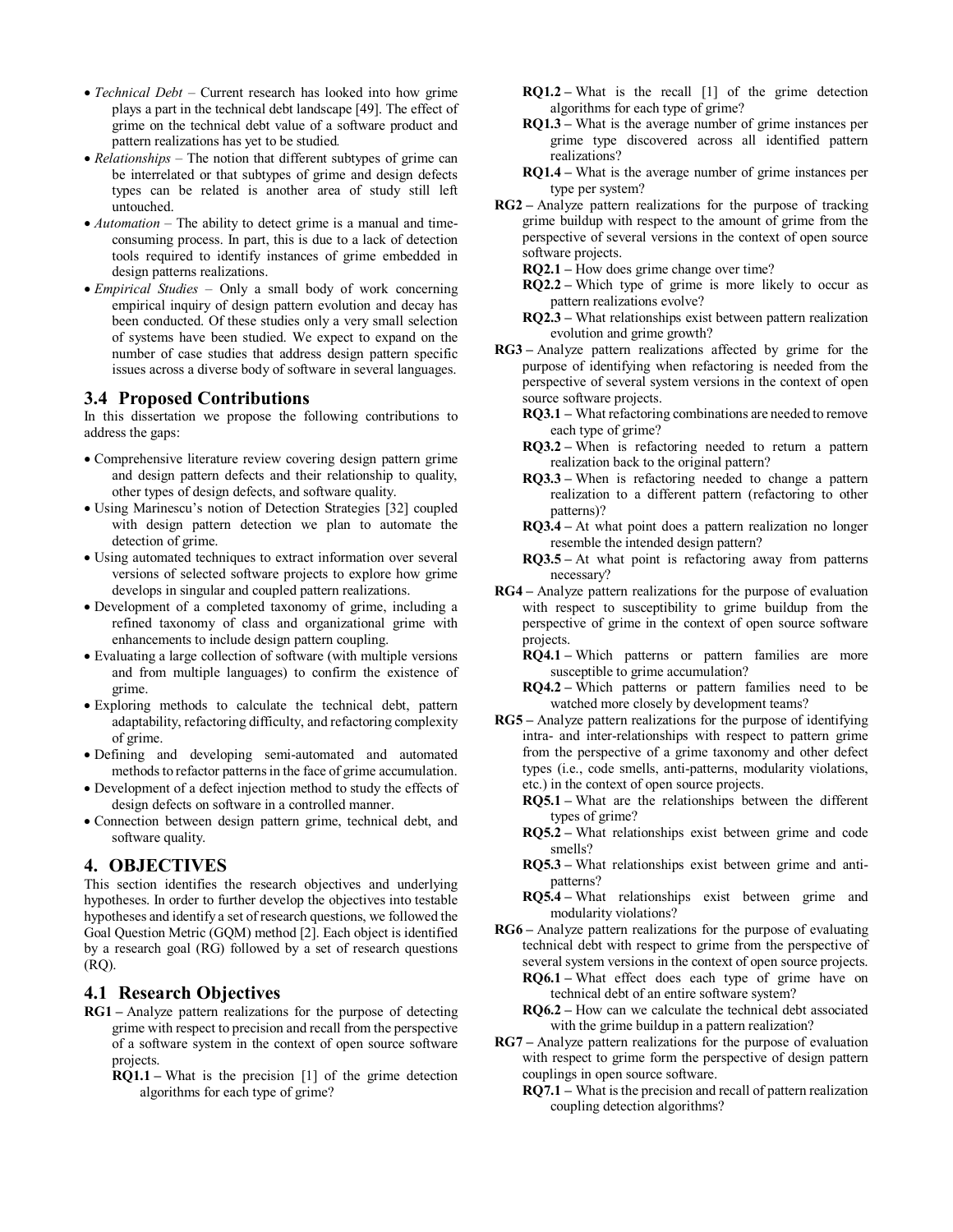- **RQ7.2 –** What is the precision and recall of pattern coupling grime detection algorithms?
- **RQ7.3 –** Which pattern combinations, as identified by Gamma et al. [17], are more susceptible to grime buildup?
- **RQ7.4 –** Which type of grime is more likely to build up in coupled design patterns?
- **RG8 –** Analyze pattern realizations afflicted with grime for the purpose of evaluation with respect to maintainability and adaptability from the perspective of design pattern realizations in the context of open source software projects.

**RQ8.1 –** What is the effect of each type of grime on the *adaptability* of a pattern realization?

**RQ8.2 –** What is the effect of each type of grime on the *maintainability* of a pattern realization?

#### **4.2 Important Metrics**

We have identified several metrics that will be used for the various experiments described in section 5.

- **M1.** *Grime Count* (GC) The total amount of grime accumulated within a pattern realization. This metric will be used in RQ1.1—RQ1.4, RQ2.1, RQ2.2, RQ4.1, RQ4.2, RQ6.1, RQ6.2, RQ7.1 and RQ7.2.
- **M2.** *Refactoring Count* (RCT) A count of the number of refactorings needed to remove grime buildup within a pattern realization. This metric will be used in RQ3.1—RQ3.5, RQ 6.1 and RQ6.2.
- **M3.** *Refactoring Difficulty* (RD) A measure of the difficulty of refactoring a design defect. This metric will be used in RQ3.1—RQ3.5, RQ6.1 and RQ6.2.
- **M4.** *Grime Susceptibility* (GS) A measure of the probability that a pattern realization will accumulate grime. By grouping pattern realizations, in a yet to be determined fashion, and counting the amount of grime, we can identify which members of the group are more susceptible to grime. This metric will be used in RQ4.1, RQ4.2, and RQ7.3.
- **M5.** *Pattern Coupling Count* (PCC) A measure of the number of distinct pattern realizations that another pattern realization is coupled to. This metric will be used in RQ7.1—RQ7.4.
- **M6.** *Technical Debt* (TD) a measure of the cost required to remove all technical debt principle in a particular software system. This metric will be used in RQ6.1 and RQ6.2
- **M7.** *Grime Growth* (GG) A measure of the change in grime from a specific pattern realization over the evolution of the system. This metric will be used in RQ2.1—RQ2.3, RQ6.1, RQ6.2, RQ7.1—RQ7.4, RQ8.1 and RQ8.2.
- **M8.** *Pattern Adaptability* (PA) A measure of the ability of a pattern realization to adapt to future requirements. It will be measured using the surrogate metric: Architecture Adaptability Index (AAI) [44]. This metric, AAI, will be used in RQ8.1 and RQ8.2.
- **M9.** *Pattern Maintainability* (PM) A measure of the maintainability of a design pattern. We will use the following surrogate metrics for maintainability as indicated by Li and Henry [31]: From the Chidamber and Kemerer [9] metrics suite we will use Depth of Inheritance Tree (DIT), Number of Children (NOC), Lack of Cohesion in Object Methods (LCOM), Weighted Methods per Class (WMC) and Response For Class (RFC). From Li and Henry [31] we will use Data Abstraction Coupling (DAC), Message Passing Coupling (MPC) and Number of Methods (NOM). These metrics will be used in RQ8.1 and RQ8.2.

**M10.** *Grime Severity* (GS) – A measure of the severity of an instance of a specific form of grime. These metrics will be used in RQ6.1, RQ6.2, RQ8.1 and RQ8.2.

#### **4.3 Working Hypotheses**

- **H1.** Accurate detection of grime is achievable with automated detection strategies.
- **H2.** There exists evidence to support the accumulation of modular, class, and organizational grime in open source systems
- **H3.** There exists a point when the grime buildup within a pattern realization indicates that the pattern realization must be refactored to its original intent, to another more applicable pattern, or away from patterns in general and towards alternate good designs.
- **H4.** Pattern susceptibility to each type of grime is related to the type of pattern (behavioral, creational, or structural) or structural meta-pattern [40] a pattern realization belongs to.
- **H5.** Relationships and Grime
	- **H5.1.** Grime is distinguishable through the different types of relationships that exist between grime types.
	- **H5.2.** Grime is distinguishable through the different types of relationships that exist between grime types and other non-pattern related design defects.
- **H6.** Grime and Technical Debt:
	- **H6.1.** Grime has a negative effect on the technical debt of a software system as a whole.
	- **H6.2.** Grime has a negative effect on the technical debt of a pattern realization.
- **H7.** Patterns tend to be used together and this use makes these coupled pattern realizations more susceptible to grime buildup.
- **H8.** Each type of grime has a significant negative impact on the maintainability and adaptability of pattern realizations.

## **5. METHODS**

This section describes the underlying research methods used to further understand grime and its effects.

## **5.1 Data Collection**

The data collection process and framework is depicted in Figure 2. Depending on the study approach (controlled experiment or case study) we can begin in one of two ways. Case studies will be carried out in selected groups of open source projects that are representative of different programming languages. In a controlled experiment, we utilize a model injector (a tool designed to introduce software artifacts into a model of the software) to both create a model and inject the grime (or other design defects) entities under study. Since the model is a representation of the source code, once the model is available, product measures are extracted from the model and both the model and metrics are placed into the database. For the case studies, we also simultaneously collect pattern realization information using design pattern detection methods, which are then manually verified. Upon verification, the pattern realization information is stored in the database.

The design information now stored in the database is used to collect additional data. Simultaneously, we extract design defect information (such as code smells, anti-patterns, and modularity violations), identify and extract grime information, and identify coupled pattern realizations. Once all this information is collected, it is stored in the database. In the final step, design information is used to extract response measures that are in turn used in the analysis phase. The following subsections provide greater detail on the process and tools which makeup the data collection framework.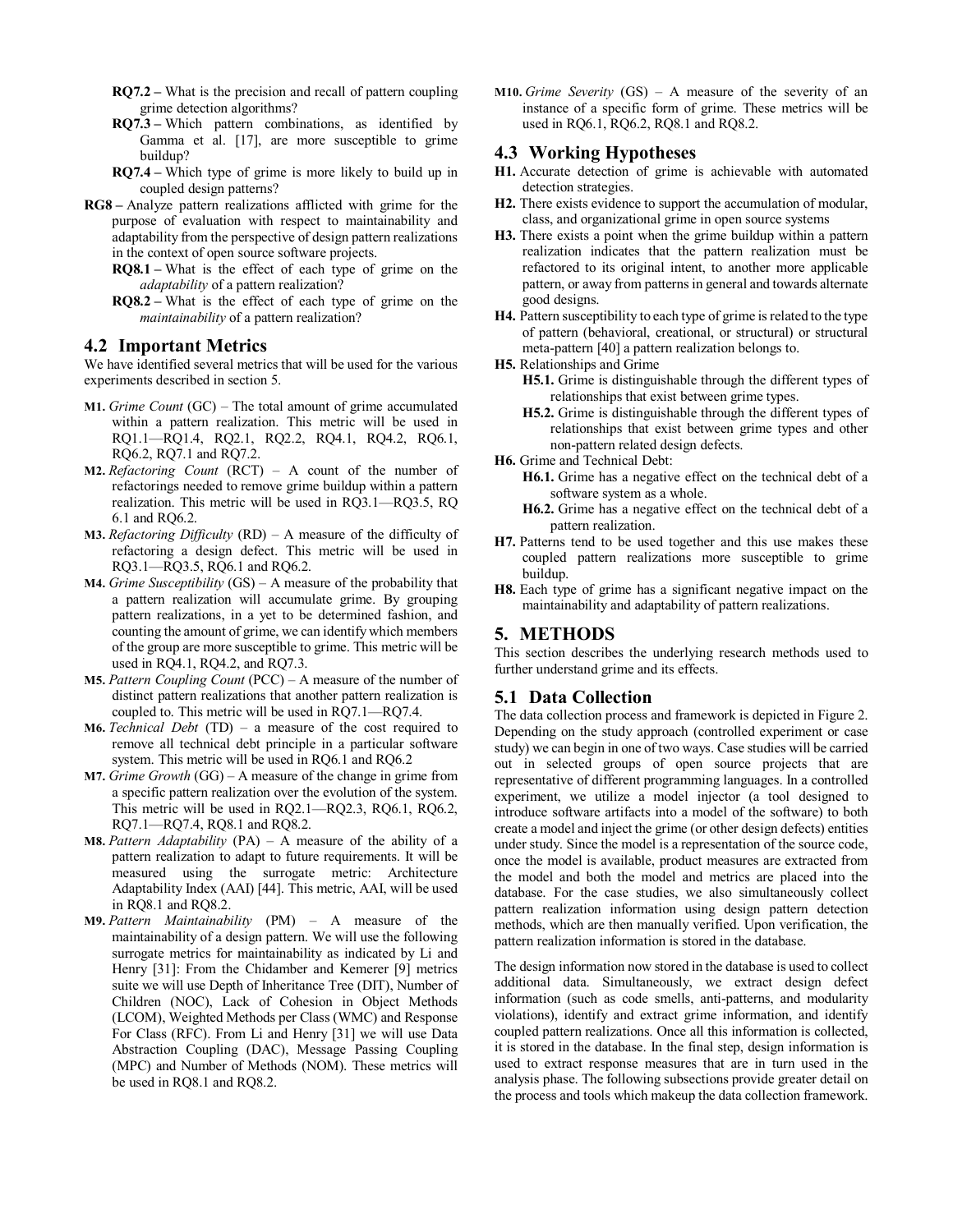

**Figure 2. Depiction of the data collection process and framework.**

# *5.1.1 Design Patterns Studied*

The proposed study will encompass pattern realizations, which are either injected or found through detection methods, as defined by Gamma et al. [17].

#### *5.1.2 Software Studied*

The proposed study evaluates the software systems composed of several open source systems*.* We intend to develop a collection of open source software developed in the Java<sup>TM</sup>,  $C++$ ,  $C#$ , and Ruby programming languages using the method developed by Tempero et al. [45].

Every available software version in all available systems contained in the corpus will be evaluated. The selection of systems to be included in the evaluation depends on the research goal being addressed. Some goals require a single system and others a complete evolutionary analysis of multiple versions and possibly multiple systems.

## *5.1.3 Design Pattern Detection*

In order to evaluate grime, we must first detect pattern realizations in their setting of use. In order to reduce the amount of work required to manually identify and validate pattern realizations, we are investigating design pattern detection algorithms that will be directly embedded into the framework.

## *5.1.4 Parser and Metrics Measurement*

In order to detect both grime and other design defects we have constructed a parser using the SableCC framework [16]. We have also implemented several metrics [37][35][34][32][30] that have been shown to detect different types of grime as well as various other defects (i.e., code smells, anti-patterns, and modularity violations). Once the structural representations and metrics have been collected, they are stored in the database.

## *5.1.5 Design Pattern Grime Detection*

There exists no automated method for detecting pattern grime within a software system. We are exploring the combination of RBML-UML conformance checking algorithms [43] and algorithms based on Marinescu's detection strategies [32] to develop an automated tool for identifying grime instances. The output of this tool will identify grime instances associated with a known pattern realization. Identified grime instances will be stored in the database. It should be noted that if automated or semiautomated methods are not fruitful in identifying grime, manual detection can still be utilized without hindering the overall process but at a significant cost in time.

# *5.1.6 Design Defect Detection*

Utilizing the same underlying technology as the grime detector, we will include detection strategies for code smells, anti-patterns, and other design defects. These detection strategies are based on the work of Marinescu [32], Lanza and Marinescu [30], Moha et al. [34][35][36], Munro [37], and others. These detection strategies utilize the metrics and structural information stored in the database. The goal is to extract and store in the database detected design defects associated with a pattern realizations and its surrounding classes.

# *5.1.7 Design Pattern Coupling Detection*

We will analyze the structural coupling between pattern realizations. These pattern couplings are detected by analysis of shared architecture between pattern realizations in a given component of software. The information for this process is extracted from the database and analyzed by a form of pair-wise comparison between realizations.

## *5.1.8 Software Model and Model Injection*

We will utilize a meta-model of a software project that facilitates information extraction from a common data structure. The model uses a graph that combines the semantics of UML<sup>[2](#page-4-0)</sup> class and sequence diagrams with that of call-graphs. This model can either be extracted from an abstract syntax tree provided by a parser or can be generated programmatically. The model can be used directly or design defects (such as grime, code smells, etc.) and pattern realizations can be injected into the model based on formal descriptions (provided via  $XML<sup>3</sup>$  and RBML [15] descriptions).

# **5.2 Research Approach**

The research approach selected depends on the research question, but it can be an experiment or case study.

Initially we will conduct a systematic literature review to support the development of the grime taxonomy as well as to investigate existing approaches towards automating detection of design defects

l

<span id="page-4-0"></span><sup>2</sup> http://www.uml.org

<sup>3</sup> http://www.w3.org/TR/2006/REC-xml11-20060816/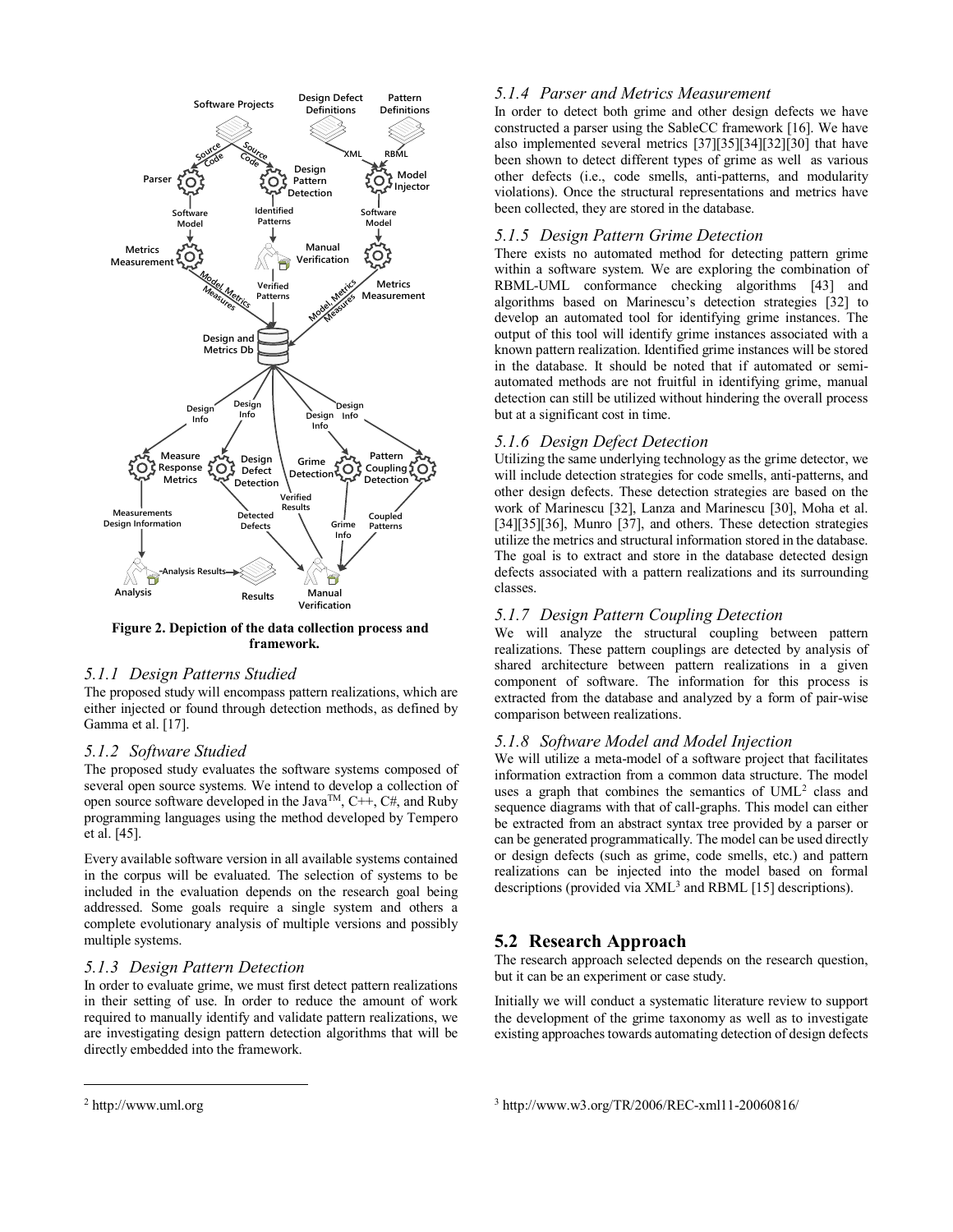such as code smells. This literature review will not only investigate academic sources but industry sources as well.

RQ1.1 and RQ1.2 will be conducted as an experiment to evaluate the detection strategies used to identify grime in pattern realizations. The experiment will be conducted by executing detection algorithms across generated and grime injected pattern realizations. We will then calculate the precision and recall of each algorithm. We will compare these results against pure random assignment in a 10-fold cross validation [1] approach. The data will be analyzed using a student's t-test for paired data [41]. RQ1.3 and RQ1.4 will be investigated by using these tested detection algorithms to identify grime in the collected software projects.

RQ2.1—RQ2.3 will be evaluated through the use of a multiple case study design by observing the evolution of grime in pattern realizations across the different versions of each software project under study. We will look for statistically significant correlations between time and changes in different types of grime.

RQ3.1—RQ3.5 will be evaluated using a controlled experiment and a multiple case study. The controlled experiment will evaluate refactoring strategy effectiveness, until we have identified refactoring strategies to remove each type of grime (RQ3.1). We will also vary the amount of injected grime to determine the effect on PA, RD, and RC (RQ3.2—RQ3.5). We are looking to develop a statistical model (mathematical model which describes the behavior of an object under study using random variables [41], in this case grime and refactoring), evaluated using the ANOVA method [41], that can assess alternatives and provide decision support before refactorings are performed. Once, the statistical models have been evaluated we will use them to evaluate pattern realizations found within the available software projects.

RQ4.1 and RQ4.2 will be evaluated using a multiple longitudinal case study approach across all versions of available software. For each type of pattern (creational, structural, behavioral or metapattern type) we will extract grime affected pattern realizations and evaluate the pattern's susceptibility to grime accumulation. We will evaluate results using a one-way ANOVA model.

RQ5.1—RQ5.4 will be evaluated using a controlled experiment and a multiple case study approach across all versions of available software. The controlled experiment will be used to validate the detection algorithms (similar to the approach used in RQ1.1 and RQ1.2). The case study approach will collect information regarding code smells, anti-patterns, modularity violations, and grime with corresponding source code locations within the software. We will then use the collected instances of grime and design defects to determine if any relationships exist between the different types of grime, and to determine if any relationships exist between types of grime and the other design defects. Once identified, we will evaluate if there is statistical evidence that suggests whether defect type relationships are meaningful.

RQ6.1 will be conducted as a controlled experiment. We will generate a system with pattern realizations injected with grime. Prior to and after each injection we will measure the technical debt associated with the system. We can then identify the effect that each type of grime has on technical debt. Along with the evaluation of the impact on TD we will also consider the evaluation of grime severity and its relationship to TD. The analysis of the effect of each type of grime on technical debt will be conducted through the use of an ANOVA model and pair-wise comparison. We will then conduct the multiple case study described in RQ6.2 to validate the statistical models.

RQ7.1 and RQ7.2 will be evaluated using a controlled experiment. The analysis is similar to RQ1.1 and RQ1.2. RQ7.3 and RQ7.4 and will be evaluated using a multiple case study that cross cuts the available software projects. The case study will investigate grime buildup in pattern couplings and identify coupled patterns that appear more susceptible to grime. The goal is to develop statistical models, evaluated using ANOVA, of how coupling affects noncoupled grime and grime susceptibility to identify which pattern coupling-based grime types, patterns are more susceptible to.

RQ8.1 and RQ8.2 will be evaluated using a controlled experiment and a multiple case study approach. For each pattern realization the PA, PM, and GG metrics will be measured before and after grime injection. As grime is introduced the change in PA and PM will be observed. We will then evaluate the change in PA and PM versus GG for statistically significant correlations. In the case studies we will be tracking grime to see if the relationship holds in actual software systems. We also expect to explore how grime and grime severity affects portions of the Quamoco<sup>[12]</sup> quality model by specifically focusing on maintainability and adaptability as measured by PM and PA.

# **6. THREATS TO VALIDITY**

There are several threats to the validity of the proposed study, which are based on the classification scheme of Cook, Campbell and Day [10] and of Campbell et al. [8]. We have identified threats to internal and external validity, and seek advice to minimize construct validity, before we setup the experiments.

There is a potential threat to internal validity due to other design defects overlapping with grime. In order to control for this we conduct experiments to determine relationships between other design defects and grime. Similarly, a potential threat can occur due to overlap between specific types of grime. Although considered to be disjoint within each type (modular, class, and organizational) there may be overlap between types. To control for this we will conduct experiments to evaluate relationships between types of grime.

Given that these studies focus on open source software, there are two threats to external validity. The first is the exclusive use of open source software. We can only control for this threat by including studies on commercial software, but this is left to future study.

The second threat to the external validity is the total number of patterns and pattern realizations studied. In previous studies on grime have focused on a small number and types of design patterns. Here we will use a large number of realizations of each type of pattern and we are looking into the entire catalog of the Gang of Four patterns, which alleviates the issue that only a small subset of well-known patterns is likely to have grime. Because of the threats we cannot generalize beyond those systems studied.

# **7. CONCLUSIONS**

In this paper we described a set of empirical studies to further explore and understand the phenomenon of design pattern grime. We intend to not only explore the accumulation of grime via pattern realization evolution but to also explore the intra-relations of grime types as well as the inter-relations between grime types and other design defects, which will help further the understanding of how grime affects technical debt.

The current status of this research is in the framework development phase. Based on our previous work we have developed the underlying metrics, model, and parsing tools [20] and we have conducted initial research into the development of automated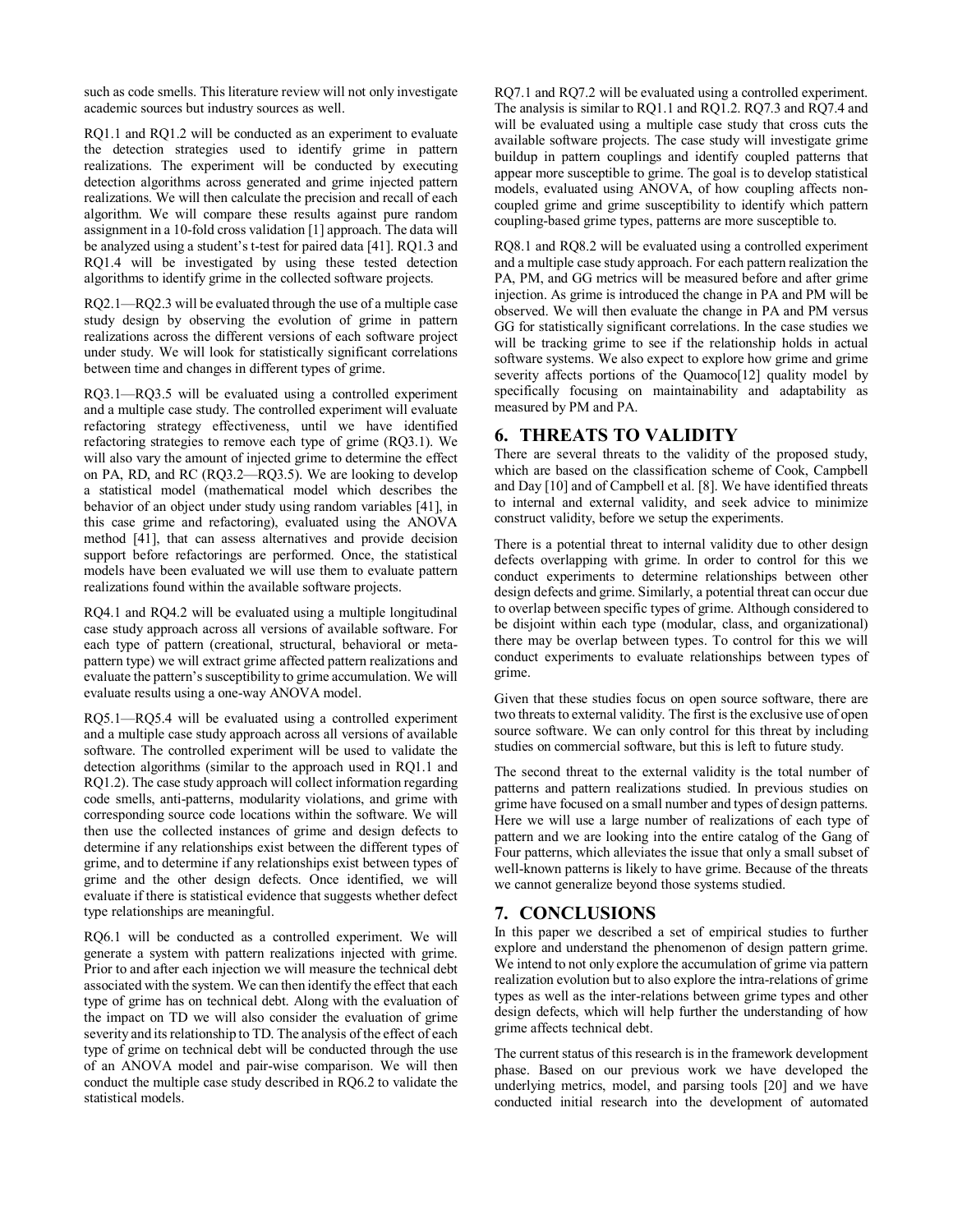refactoring techniques [19]. We have also begun work focusing on the uncertainty of technical debt and other measures [27]. Presently, we are beginning work towards extracting design pattern realizations and pattern coupling information from the collection of open source projects and completing the grime taxonomy.

#### **8. REFERENCES**

- [1] E. Alpaydin. 2010. *Introduction to Machine Learning* (2nd. ed.). The MIT Press, Cambridge, MA.
- [2] V. Basili, G. Caldiera and H. D. Rombach. 1994. The goal question metric approach. *Encyclopedia of Software Engineering*. 2, 528-532. DOI=http://dx.doi.org/ 10.1002/0471028959.sof142.
- [3] J. M. Bieman and H. Wang. 2006. *Design pattern coupling, change proneness, and change coupling: A pilot study*. Technical Report. Colorado State University.
- [4] J. Bosch. 1998. Design patterns as language constructs. *J. Object-Oriented Programming*. 11, 2, 18-32.
- [5] L. C. Briand, J. Daly, and J. Wust. 1999. A unified framework for coupling measurement in object-oriented systems. *IEEE Trans. Software Engineering*. 25, 1 (Jan.-Feb. 1999), 91-121. DOI= [http://dx.doi.org/10.1109/32.748920.](http://dx.doi.org/10.1109/32.748920)
- [6] W. H. Brown, R. C. Malveau, H. W. McCornnick III, and T. J. Mowbray. 1998. *Antipatterns: Refactoring Software, Architectures, and Projects in Crisis*. John Wiley & Sons, Inc., New York, NY.
- [7] F. Buschmann, K. Henney, and D. Schimdt. 2007. *Patternoriented Software Architecture,* Vol. 5: *On Patterns and Pattern Language*. John Wiley & Sons, Inc., New York, NY.
- [8] D. T. Campbell, J. C. Stanley, and N. L. Gage. 1963. *Experimental and Quasi-experimental Designs for Research*. Houghton Mifflin, Boston, MA.
- [9] S. R. Chidamber and C. F. Kemerer. 1991. Towards a metrics suite for object oriented design. *SIGPLAN Not.* 26, 11 (November 1991), 197-211. DOI= [http://doi.acm.org/10.1145/118014.117970.](http://doi.acm.org/10.1145/118014.117970)
- [10] T. D. Cook, D. T. Campbell, and A. Day. 1979. *Quasiexperimentation: Design & Analysis Issues for Field Settings*. Houghton Mifflin, Boston, MA.
- [11] W. Cunningham. 1992. The WyCash portfolio management system. *SIGPLAN OOPS Mess.* 4, 2 (December 1992), 29- 30. DOI= <http://doi.acm.org/10.1145/157710.157715>
- [12] F. Deissenboeck, L. Heinemann, M. Herrmannsdoerfer, K. Lochmann, and S. Wagner. 2011. The quamoco tool chain for quality modeling and assessment. In *Proceedings of the 33rd International Conference on Software Engineering* (Honolulu, HI, USA, May 21-28). ICSE'11, 1007-1009. DOI[=http://doi.acm.org/10.1145/1985793.1985977.](http://doi.acm.org/10.1145/1985793.1985977)
- [13] S. Eick, T. Graves, A. Karr, J. Marron, and A. Mockus. 2001. Does code decay? Assessing the evidence from change management data. *IEEE Trans. Software Engineering*. 27, 1 (Jan. 2001), 1-12. DOI=http://dx.doi.org/10.1109/32.895984.
- [14] M. Fowler, K. Beck, J. Brant, and W. Opdyke. 1999. *Refactoring: Improving the Design of Existing Code*. Addison-Wesley Longman, Inc., Reading, MA.
- [15] R. B. France, D. K. Kim, E. Song, and S. Ghosh. 2002. *Patterns as Precise Characterizations of Designs*. Technical Report. Colorado State University.
- [16] E. Gagnon and L. Hendren. 1998. SableCC, an objectoriented compiler framework. In *Proceedings of the Technology of Object-Oriented Languages* (Santa Barbara, CA, USA, August 03-07, 1998). TOOLS USA'98. 140-154. DOI= [http://dx.doi.org/10.1109/TOOLS.1998.711009.](http://dx.doi.org/10.1109/TOOLS.1998.711009)
- [17] E. Gamma, R. Helm, R. Johnson, and J. Vlissides. 1994. *Design Patterns: Elements of Reusable Object-Oriented Languages and Systems*. Addison-Wesely Longman, Inc., Reading, MA.
- [18] Gat and J. D. Heintz. 2011. From assessment to reduction: how cutter consortium helps rein in millions of dollars in
- [19] Griffith, S. Wahl, and C. Izurieta. 2011. Evolution of legacy system comprehensibility through automated refactoring. In *Proceedings of the International Workshop on Machine Learning Technologies in Software Engineering* (Lawrence, Kansas, USA, November 12, 2011). MALETS '11. ACM, New York, NY, USA, 35-42. DOI= [http://doi.acm.org/10.1145/2070821.2070826.](http://doi.acm.org/10.1145/2070821.2070826)
- [20] Griffith, S. Wahl, and C. Izurieta. 2011. TrueRefactor: An automated refactoring tool to improve legacy system and application comprehensibility. In *Proceedings of the of ISCA 24th International Conference on Computer Applications in Industry and Engineering* (Honolulu, HI, USA, November 16-18). CAINE'11.
- [21] M. Grottke, R. Matias, and K. Trivedi. 2008. The fundamentals of software aging. In *Proceedings of the IEEE International Conference on Software Reliability Engineering Workshops* (Seattle, WA, USA, November 11- 14, 2008). ISSRE Wksp 2008. 1-6. DOI= [http://dx.doi.org/10.1109/ISSREW.2008.5355512.](http://dx.doi.org/10.1109/ISSREW.2008.5355512)
- [22] Y. Huang, C. Kintala, N. Kolettis, and N. Fulton. 1995. Software rejuvenation: analysis, module and applications. In *Proceedings of the Twenty-Fifth International Symposium on Fault-Tolerant Computing* (Pasadena, CA, USA, June 27-30, 1995). FTCS-25. 381-390. DOI= [http://dx.doi.org/10.1109/FTCS.1995.466961.](http://dx.doi.org/10.1109/FTCS.1995.466961)
- [23] C. Izurieta. 2009. *Decay and Grime Buildup in Evolving Object Oriented Design Patterns*. Ph.D. Dissertation. Colorado State University, Fort Collins, CO, USA. Advisor(s) James Bieman. AAI3385139.
- [24] C. Izurieta and J. Bieman. 2007. How software designs decay: A pilot study of pattern evolution. In *Proceedings of the First Symposium on Empirical Software Engineering and Measurement* (Madrid, Spain, September 20-21, 2007). ESEM 2007. 449-451. DOI= [http://dx.doi.org/10.1109/ESEM.2007.55.](http://dx.doi.org/10.1109/ESEM.2007.55)
- [25] C. Izurieta and J. Bieman. 2008. Testing consequences of grime buildup in object oriented design patterns. In *Proceedings of the 1st International Conference on Software Testing, Verification, and Validation* (Lillehammer, Norway, April 09-11, 2008). ICST 2008, 171-179. DOI= [http://dx.doi.org/10.1109/ICST.2008.27.](http://dx.doi.org/10.1109/ICST.2008.27)
- [26] C. Izurieta and J. Bieman. 2013. A multiple case study of design pattern decay, grime, and rot in evolving software systems. *J. Software Quality*. 21, 2 (Jun. 2013), 289-323. DOI= [http://dx.doi.org/10.1007/s11219-012-9175-x.](http://dx.doi.org/10.1007/s11219-012-9175-x)
- [27] C. Izurieta, I. Griffith, D. Reimanis, R. Luhr. 2013. On the uncertainty of technical debt measurements. In *Proceedings of the 4th International Conference on Information Science and Applications* (Pattaya, Thailand, June 24-26, 2013).